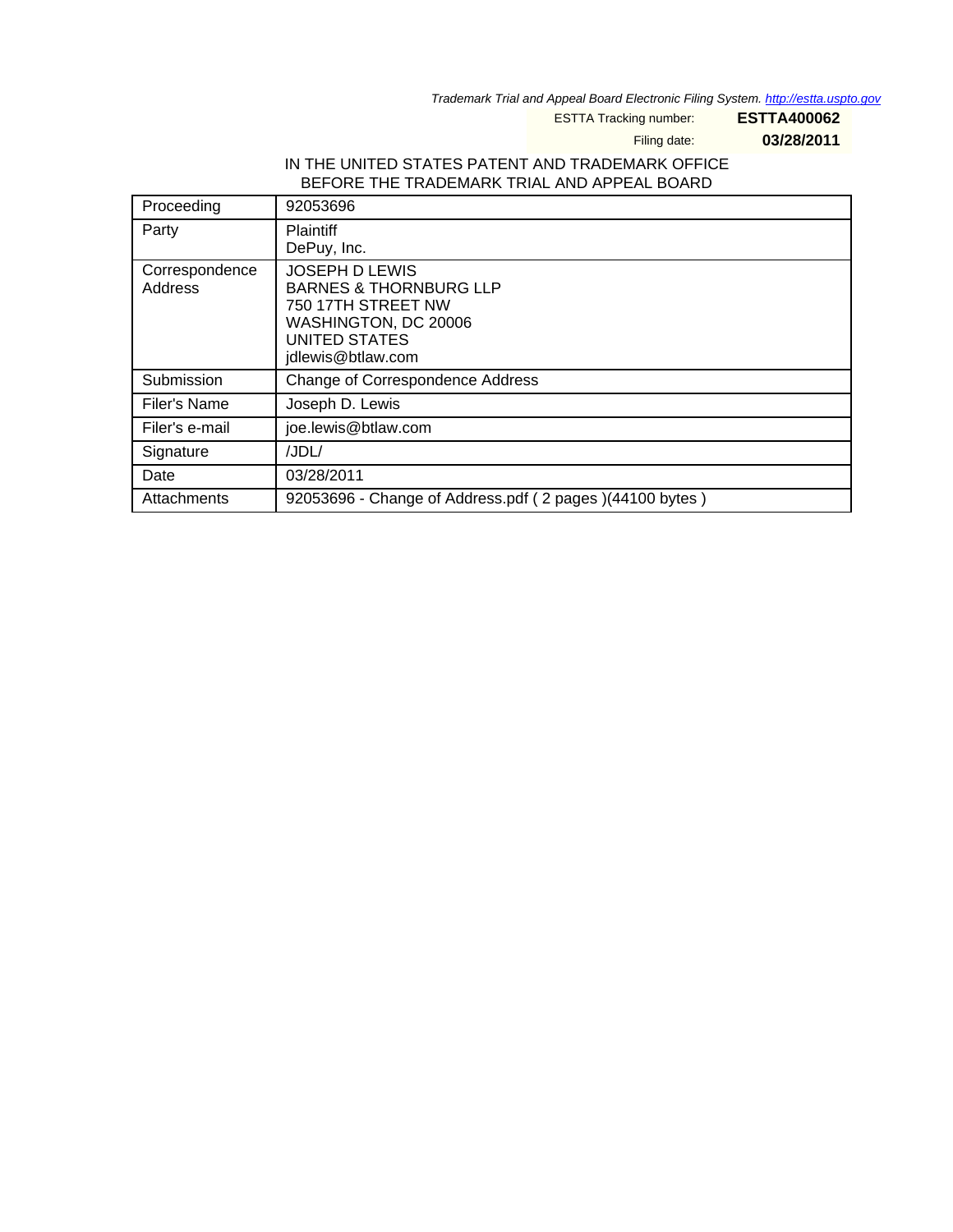## IN THE UNITED STATES PATENT AND TRADEMARK OFFICE BEFORE THE TRADEMARK TRIAL AND APPEAL BOARI)

 $\mathcal{E}$  $\lambda$  $\mathcal{E}$  $\mathcal{E}$  $\lambda$ 

)  $\lambda$ 

 $\lambda$ 

DePuy, Inc.,

Petitioner,

 $V_{\star}$ 

Zimmer, Inc.,

Cancellation No. 92053696

Respondent.

## NOTICE OF CHANGE OF ADDRESS

Please take notice that the address for the attomey for the Petitioner in the abovereferenced proceeding has, as of March 28,2011, changed to:

> Joseph D, Lewis, Esq. Barnes & Thornburg LLP 1717 Pennsylvania Avenue, NW, Ste, 500 Washington, D.C. 20006

Phone: (202) 289-1313 Fax: (202) 289-1330 Email: joe.lewis@btlaw.com

Please mark your records accordingly.

Respectfully submitted,

By:

Joseph D. Lewis BARNES & THORNBURG LLP 1717 Pennsylvania Avenue, NW, Ste. 500 Washington, D.C. 20006 Telephone (202) 289-1313

Attorney for Petitioner